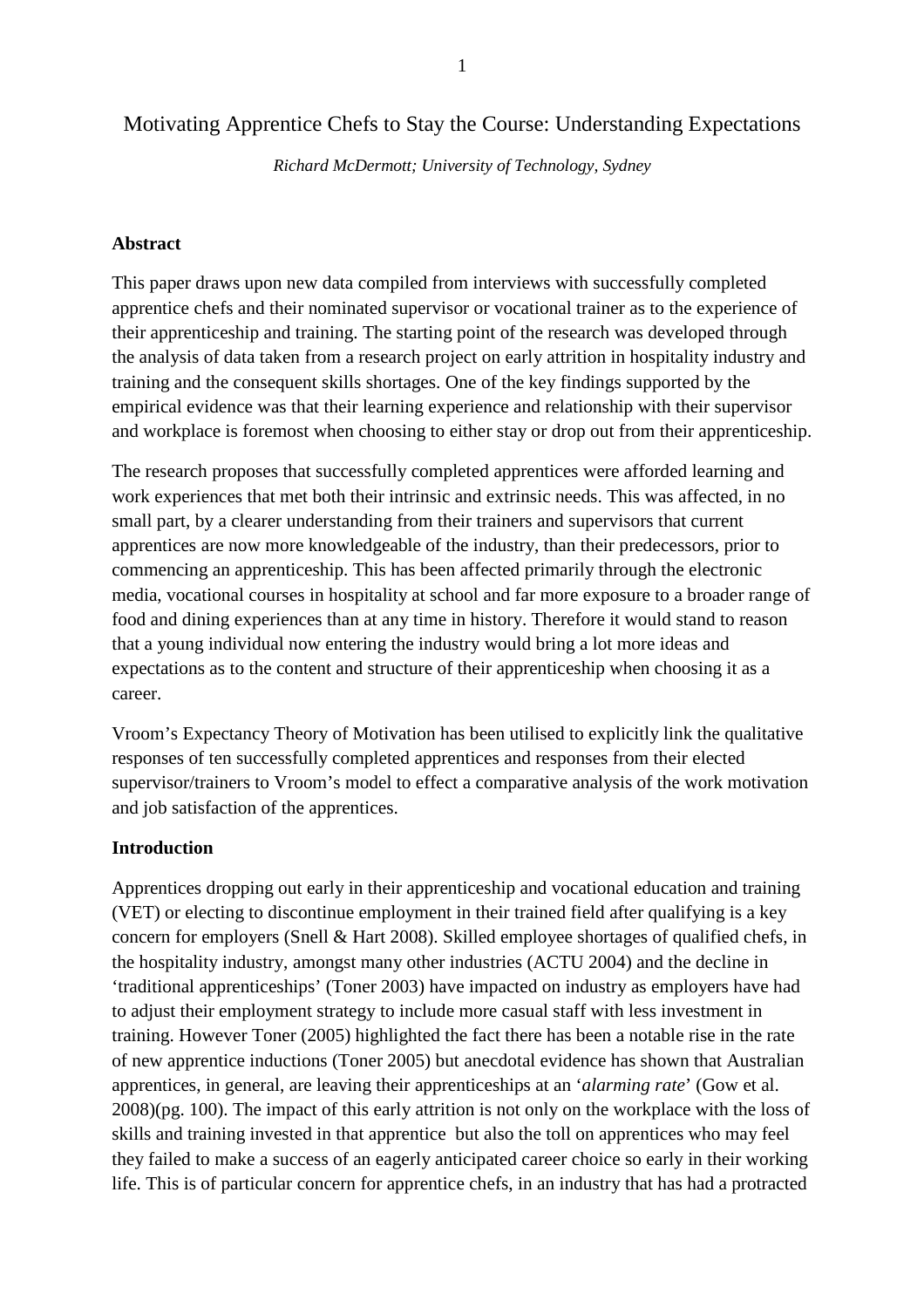reputation for apprentices being disappointed that their expectations fell far short of reality (Theage.com.au 2003 ). Also the mutual disappointment felt by both apprentice and employer when a potentially creative and productive individual is lost to the industry (McDermott 2008).

The research literature also demonstrates that conditions for learning in the workplace are where there are opportunities for participation in new work and technology, interaction with colleagues, taking responsibility, professional growth, gaining feedback, management support for learning, and being rewarded for proficiency (Skule & Reichborn 2002). A learning environment is also accomplished through mutual support and co-operation from the workplace community(Billett 2002b). There is considerable research on the development of an apprentice which finds that an essential component of their job satisfaction is manifest via a close participatory association between an employee and their employer or supervisor (Billett 1993; Billett 2000; Kolb 1984; Smith, Oczkowski & Selby-Smith 2008). An environment in which the individual feels they are learning and growing is a key component for the employee when deliberating whether to stay or leave their employment (Smith, Oczkowski & Selby-Smith 2008). However commercial kitchens are often busy, stressful environments where exact timing and perfection are the aims of the staff and a new apprentice can often get lost when the focus is on the food and customers.

# **Research Method**

The genesis of this research was to inquire as to what positive influences affected apprentices to retain their tenure and once identified could those characteristics, of a successful apprenticeship, be transferred to afford others to stay the course (NCVER 2001).The research also sought to identify aspects of an apprenticeship that were of concern but were able to be tolerated due to the overriding intrinsic and extrinsic motivation of the apprentice to accomplish their goal. The focus of this research was on successful outcomes and the actions and influences that achieve those positive outcomes for the apprentice in as much, what works. There is a plethora of qualitative and quantitative research data on early attrition available (Ball 2004; Ball & John 2003; NCVER 2000; Snell & Hart 2008) which has studied to assist the development and analysis of the project on the early attrition of apprentice chefs.

With that in mind, young recently qualified apprentice chefs, employed by a group training organisation and independent sources were approached anonymously in 2010 and asked if they were willing to participate in this research, on the basis that they were identified as having successfully completed their training. The questions were open and semi-directed to elicit information rich, qualitative responses, developed from the research on their workplace pedagogic practices(Billett 2002c, 2005) and their response to those practices.

The scope of the questions for the apprentice inquired their workplace activities and their reactions to those activities;

- The range of activities they were expected to undertake.
- The degree to which their work activities are routine or non-routine.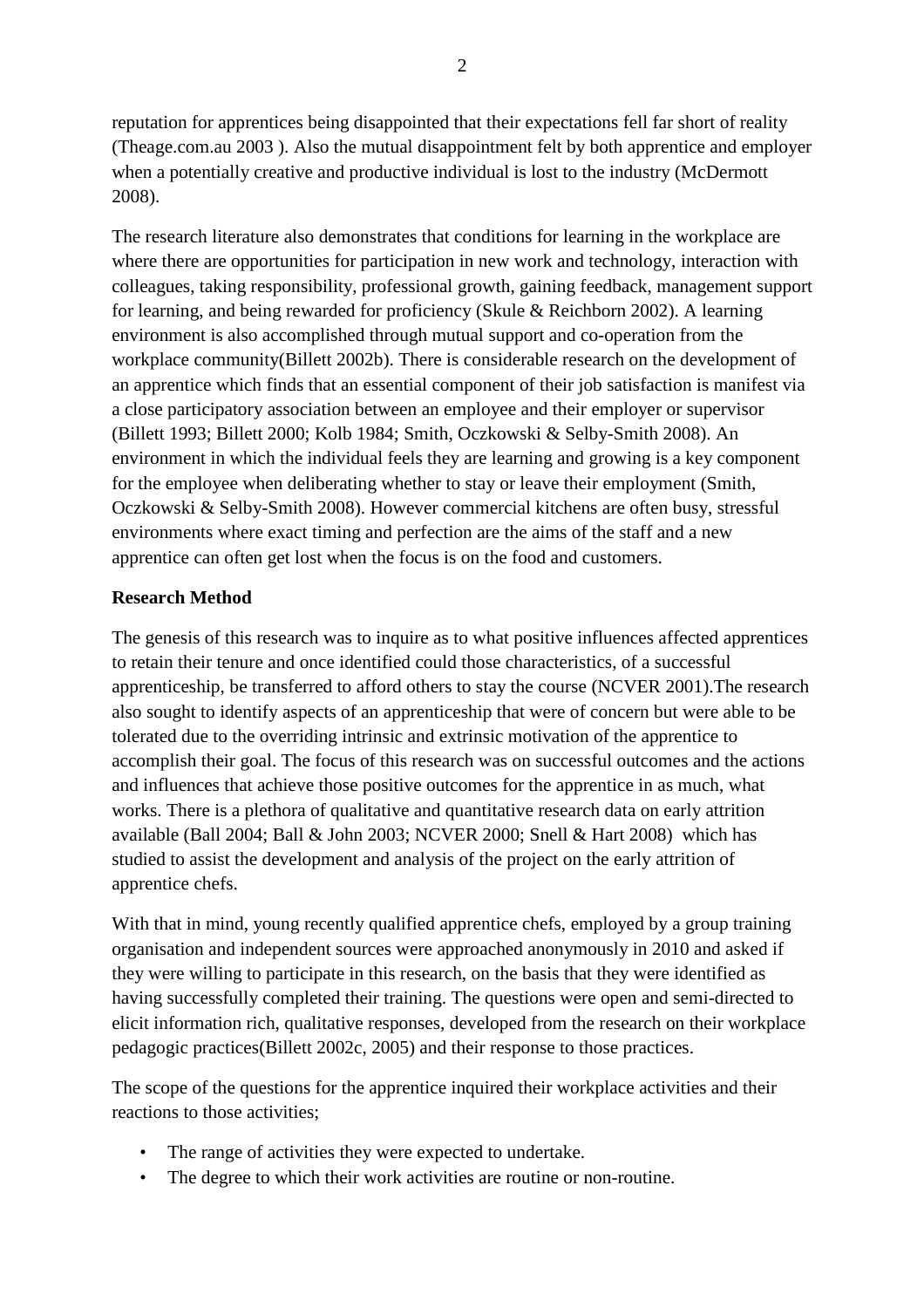- The degree of discretion they have in your work.
- The degree to which individuals are responsible.
- The intensity of the work tasks in which they engage.
- The knowledge required for their work practice.
- The degree to which their work is premised on interactions with others.
- The ease with which they can participate fully in the workplace.

 At the end of the interview they were requested to nominate and give permission for the author to interview, a supervisor chef or commercial cookery teacher, from their apprenticeship, who had positively affected their professional life. I transcribed and analysed each interviewee's response in order to gain an insight into the history and attitude to that particular individual's apprenticeship in order to understand more fully why they stayed. The questions for the manager/supervisors and VET practitioners were centred on recollections of their apprenticeship and observations of the current state of the industry. They were asked to respond as to what was expected of an apprentice and what they believed an apprentice expected from the industry.

- Industry challenges and expectations
- Skills development in both a formal and non formal environment
- Socioeconomic challenges for both employer and apprentice
- Developments in training in both VET and workplace

At a later point in the analysis it was then possible to compare and contrast all responses but initially each case represented was to be understood as a distinct manifestation of their evaluation of the situation. I then embarked on a ground cross-case analysis of the individual studies to identify cross-case patterns and themes with all the final reports in an endeavour to distinguish convergence and divergence in coding and classifying. This analytic enquiry was to seek out where aspects of the responses fit together by looking for recurring regularities in the data to reveal patterns that can be sorted into categories of internal homogeneity and external heterogeneity. The first criterion concerning the extent to which the data belongs in a certain category and coheres in a meaningful way.

# **Current Findings**

Early findings of this research has exposed an industry where many employers and supervisors use prescriptive instruction as a process to communicate and manage their staff, generating an unnecessarily authoritarian working environment for the young apprentice chef

*..... I also find that the majority of chefs that I've found it's almost like you're taught at school to scream at people. You get these things done by screaming. You've got to be loud, you've got to shout. I understand people have got to be heard, people can be loud but it's the way it's said. Their idea of being loud is being aggressive. And I think a lot of chefs in the industry have gone that way.........people who have just lost all confidence and aren't happy in the job anymore. If you're an apprentice and*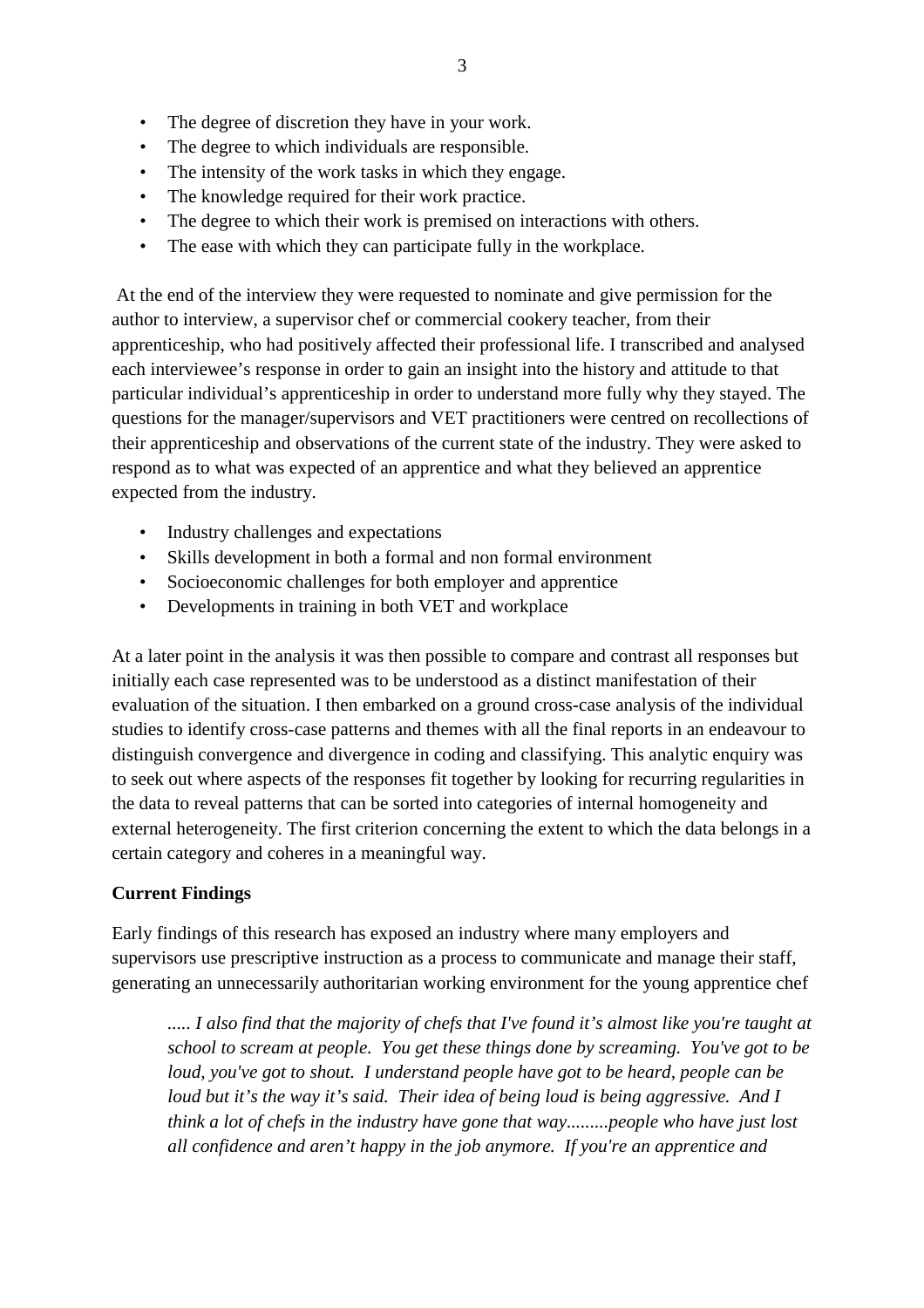*you're a young kid and somebody screams at you on a daily basis, and you're doing long hours, usually for low pay, what are you going to do?* **Third year apprentice** 

But ongoing analysis has indicated that employers who have high expectations of the apprentice to learn and participate in a community of practice, afford them the ability to perform to the required standard, trust them to show initiative will more often retain highly motivated individuals.

*"I was always encouraged to try new things and try new skills and work with different ingredients and if I couldn't, like we didn't have the budget at work, a couple of chefs bought me cook books. They would come in with different ingredients and say have you used this before and I'd say no. Buying things, we'd go through it together and sit down after work and go through recipes and books and ingredients just to show me new things I probably wouldn't see if I wasn't in the industry or if I hadn't worked in places like that. I wouldn't get that at home, they are only things you would get working in a commercial kitchen."* **Third year apprentice** 

This paper proposes that to retain motivated apprentices an employer needs to endeavour to take into account their expectations and the value they place on particular tasks. The current generation of apprentice chefs are knowledgeable individuals with a strong identification as to their role and progress in the workplace. That is not to say that there will be individuals who are more focused on the extrinsic rewards of money and others who are just 'testing the water', but the focus of this research is concerned with retaining 'passionate,' enthusiastic individuals. Initial analysis of the data has shown that a supportive and inspiring employer with a willingness to pass on authentic knowledge and skills affords an environment for an apprentice to be motivated to maintain their apprenticeship.

## **Workplaces as Challenges**

The workplace can be a complex site to navigate where the skills and knowledge needed to be learned to help cope with a maze of practices can be daunting and sometimes conflict with initial expectations, particularly with individuals who arrive with explicit expectations concerning their career choice (Fuller & Unwin 2003b; Harris et al. 2001; Snell & Hart 2008). An apprentice's notion of their new workplace may be tested, as the expectations of an apprentice and their employer may diverge greatly from a pre-conceived idea acquired prior to their applying for a position (Snell & Hart 2007). An enthusiastic individual, applying for a position, may anticipate the workplace as an exciting experience, working and learning with fellow members of their workplace (Billett 2002a, 2006; Hager 2004). This pre-conception may have had its genesis through an ontogeny of many experiences available to young people today, such as a school pre-apprentice program or familial or cultural interests in food or more probably the innumerable programs and articles on food and wine, now available, in the electronic and print media (Billett 2006; Dumbrell 2007; McDermott 2009b; McDermott & Carter 2010). The research with employers and supervisor chefs' experiences revealed a distinct relationship between an intense drive and 'passion' from the apprentice at their initiating a career as a chef and their subsequent retention in the industry,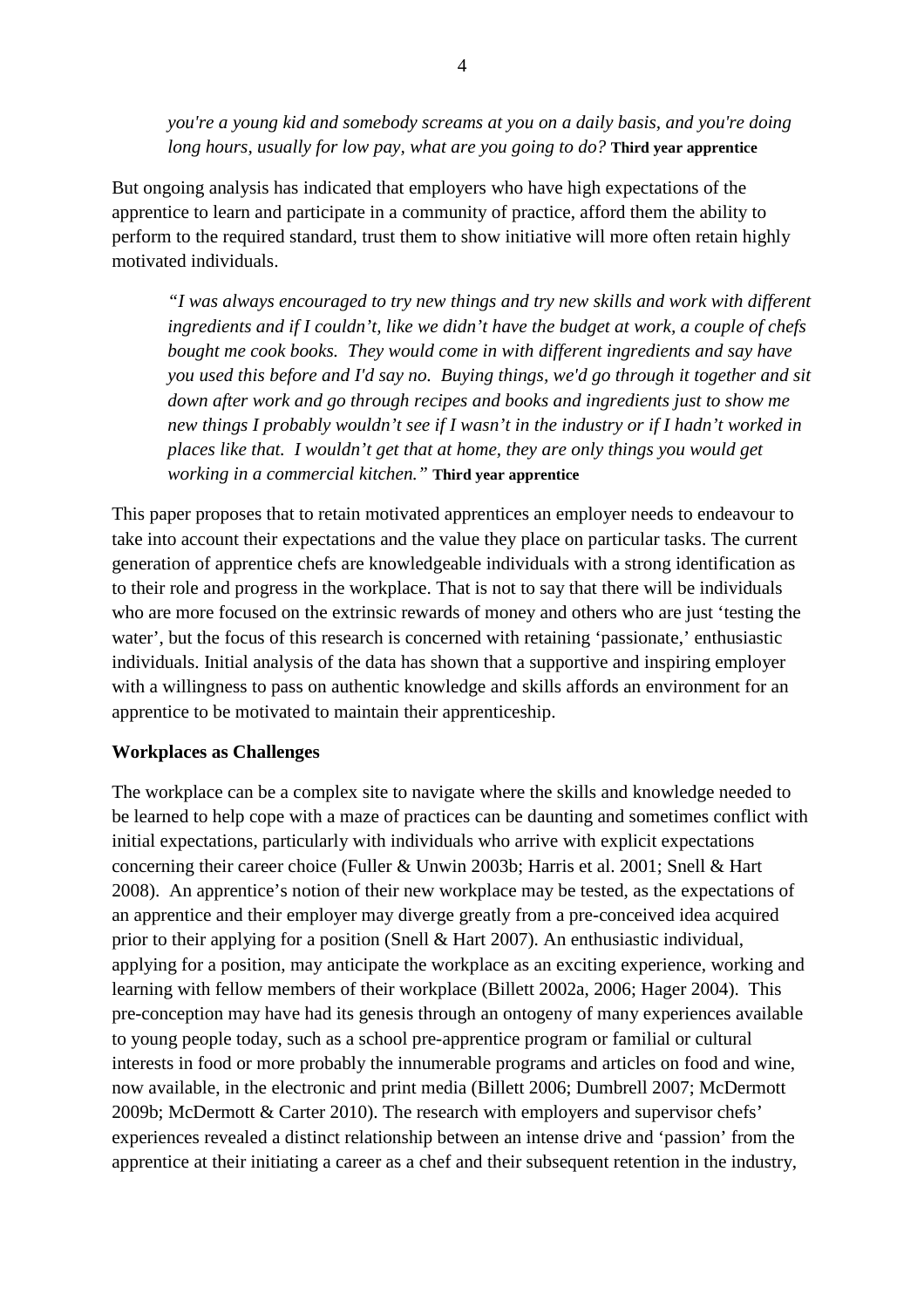when their apprenticeship fulfilled or surpassed their expectations (Gow et al. 2008; McDermott 2009a; McDermott 2009b). The benefits for the employer retaining an apprentice are as they attain proficiency they increase productivity, take on multiple tasks and duties, work with minimal supervision and assist in the training and supervision of younger apprentices thus offering an unassailable return on the time and effort expended on their training (Ball 2004; Harris et al. 2001; McDermott 2009a; Theage.com.au 2003 ; Toner 2003).

But the research also revealed many cases of disappointment with their employer or career choice and withdrawing from the industry and training altogether when reality diverged greatly from initial expectations (McDermott 2009a; Richardson 2007). The enthusiasm of a young apprentice to embrace or at least continue the early stages of this new environment is, in part, dependant on both apprentice and employer engaging in a discourse of mutual understanding and co-participatory work practices (Billett 2002a, 2006). It is at this conjunction that the employer will have a greater appreciation of the apprentice's potential contribution to the workplace and the apprentice will be able to more fully understand their responsibility to the employer and the workplace community. This research finds that support and encouragement, from all members of the team lessens much of the doubt and anxiety expressed by young apprentices when facing the challenges of an unknown environment, such a busy kitchen. However many apprentices find there is little opportunity to take the time to absorb new information and they are often 'pushed in the deep end,' perceived by some employers as positive learning experience but often for economic expediency.

## **Situating the Apprenticeship**

Research has shown that economic rationalism has affected the modern apprenticeship to evolve into a narrower and more constrained form than its historical predecessor (Snell 1996; Streeck 1989) where 'learning a craft' has been incrementally reduced over time (Cornford 2004). That is not to say that the long-established apprenticeship system of the past, had little or no connection to industrial organisation or capital investment but a broader framework of the training was also concerned with the social or 'professional' development of the individual and their 'membership' within that community, as well as the continuance of skills and knowledge for the future (Snell 1996). However many apprentices, today, have very different work lives to their predecessors, when employment in large organisations often afforded them extensive opportunities for development and practice in their learning. Current neoliberal work practices often mean that many workplaces now operate with a much lower percentage of qualified persons to apprentices thus affording less time for 'proximal guidance' (Billett 2002c). Furthermore many workplaces now require the apprentice to be a more independent, productive member of the team far earlier in their training. Indeed, the young chefs interviewed, for this research, were often asked to take more responsible roles in the kitchen, such as looking after a section that really should have gone to a more experienced individual. However much depended on the task how it was perceived by the apprentice, as tasks that were seen as perfunctory and of low level status imparted the feeling that they were not learning and just being used as 'cheap labour' But where the apprentice felt trusted to rise to a challenge or opportunity to attain an intrinsic sense of achievement or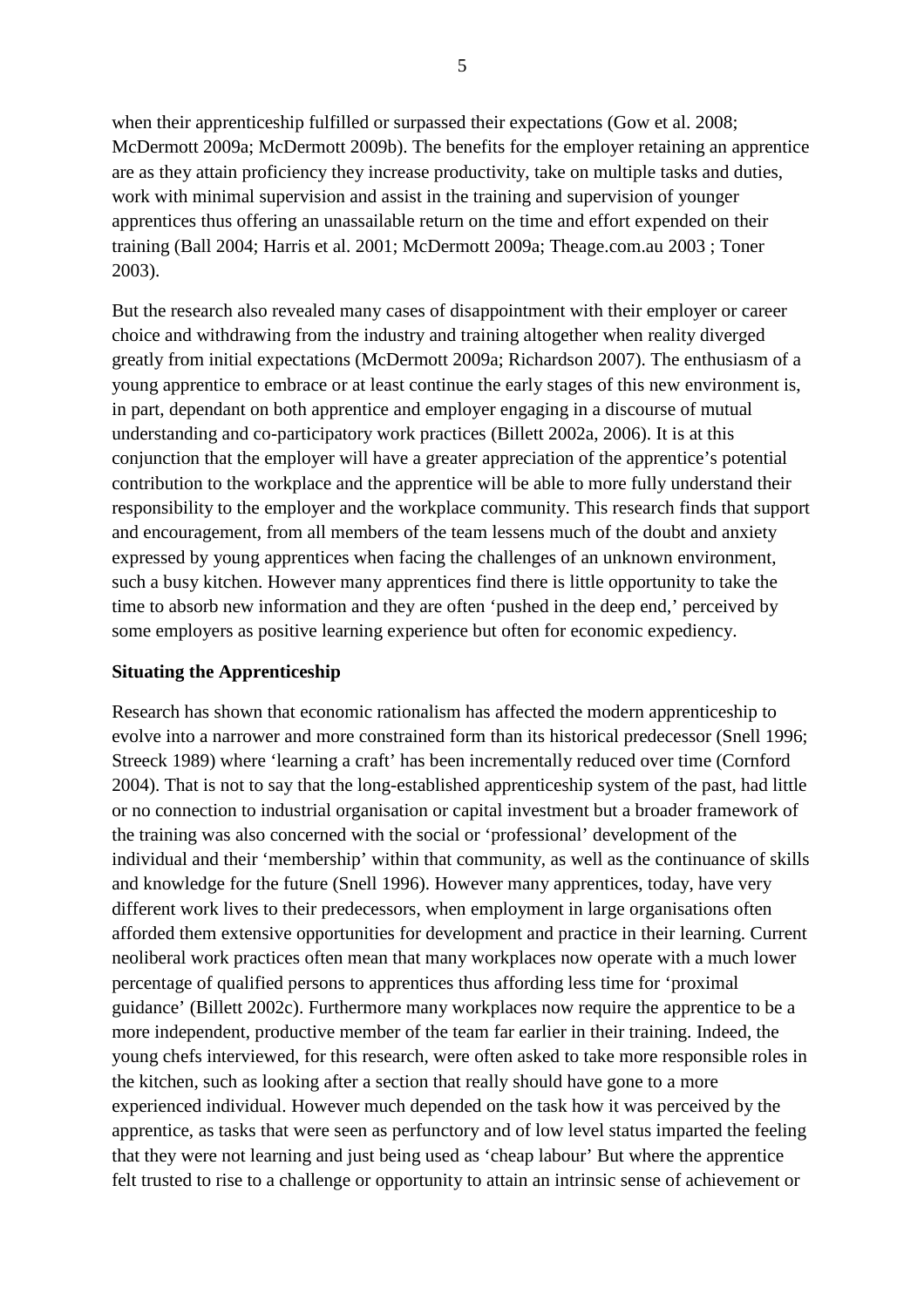the extrinsic approbation of the team, then they felt that they really were a member of their 'community' (Harris et al. 2001; James & Hayward 2004; McDermott 2009a; McDermott 2009b; NCVER 2001).

### **From Novice to Expert**

Early research on workplace learning (Lave & Wenger 1991) positioned the apprentice or '*novice'* on a clearly defined and bounded linear journey in which old timers train and mould their successors, thus ensuring a continuation of skills and knowledge. This model has a strong tradition going back many centuries when knowledge was exclusively held by the *'expert'* and only disseminated through highly controlled forms of training over a specific period of time. There are still elements of this process of learning to be found in the modern trainee/apprenticeship as after the successful completion of discrete, atomised VET competencies they attain a trade certificate. However the concept of *'novice'* and *'expert'* which lies at the heart of Lave and Wenger's early model has been redefined to acknowledge the co-participatory nature of individuals in the workplace when authentic, applicable skills and knowledge is acquired through engaging with other workers (Billett 2002c; Fuller & Unwin 2003a; Senge 1990a). The practices of the workplace also evolve through the agency of the members as ways of working are changed, what is sacrosanct to one generation may be changed by the next (Brown & Duguid 1991; Fox 2000). Furthermore the pace of change in industry, as current knowledge is superseded through innovation and experimentation, particularly in the food and restaurant business, means all members of the community are at some point a *'novice'* and individually, *'expert.'* Earlier research bears out the proposition that employers who affect a more participatory model for their employees and honestly attempts to build and maintain authentic work practices for them, affords enhanced opportunities for their retention (Billett 2002b; Billett, Barker & Hernon-Tinning 2004; McDermott 2008).

#### **Expectations, Job Satisfaction and Motivation**

The intention of this research paper is to suggest that there is a direct nexus between an individuals purported expectation, motivation and job satisfaction leading to their willingness to retain their employment. Although job satisfaction may be perceived as a single variable, most theories treat it as a rather complex set of variables (Eccles & Wigfield 2002). For example, individuals in this research reported that they were satisfied with their work but very dissatisfied with their wages, or they enjoyed the demands of the job but found the unsociable hours too difficult when trying to sustain relationships outside the workplace. It is these intrinsic, extrinsic motivators that help us to understand the drives of the individual and possibly offer a better insight into their levels of satisfaction or their lack thereof (Bandura 1986). Intrinsic motivation is an internal response to a given situation where the individual takes pride and satisfaction in their achievement, especially when they attribute their success to their ability and effort. They would primarily find the task itself interesting and people who are highly intrinsically motivated try to seek work that provides this motivation (such as allowing the use of creativity or developing new skills) and they see their work environment in terms of the support of these motivators (Amabile et al. 1994). On the other hand extrinsic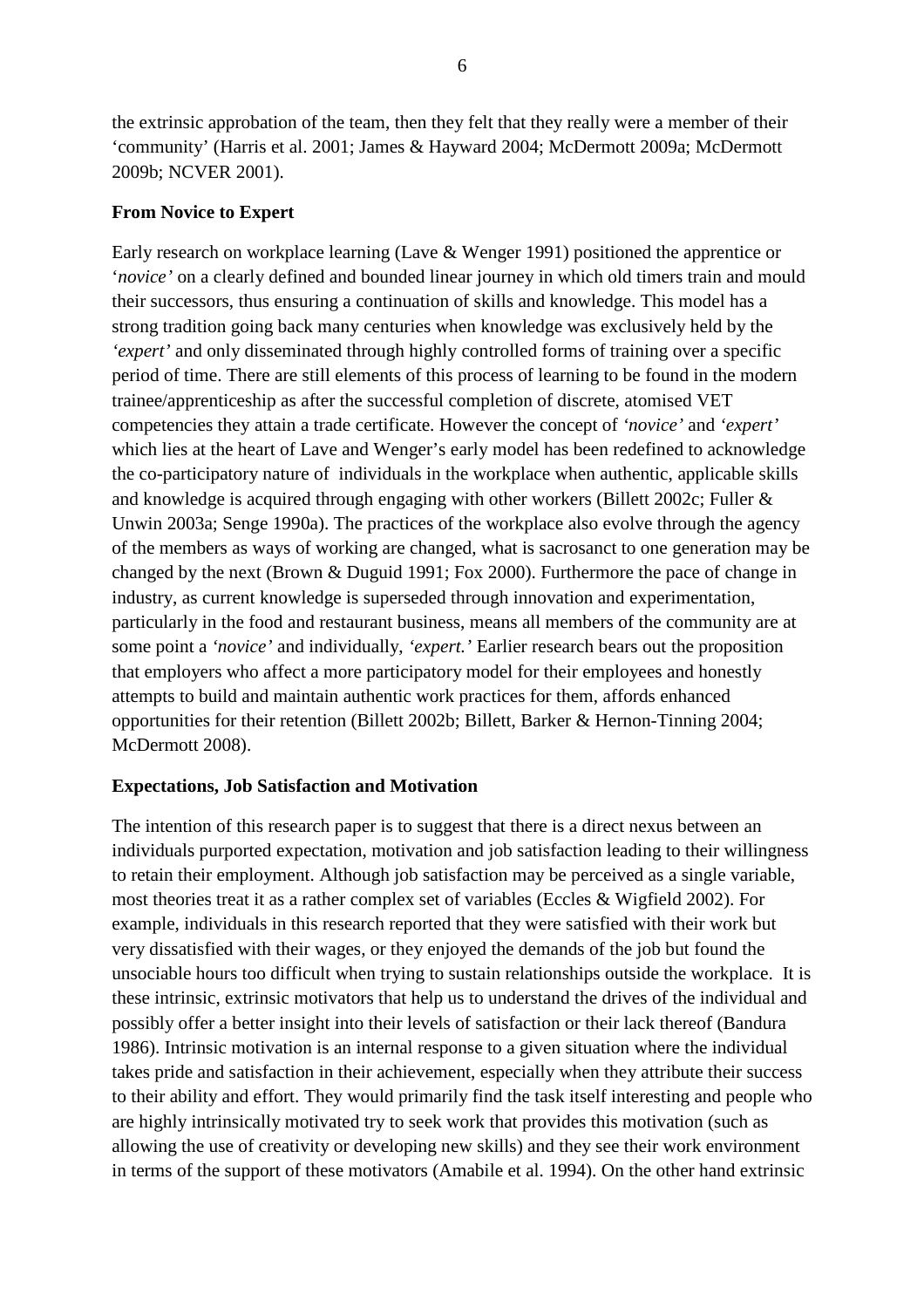motivation is defined as the motivation to work primarily in response to the receipt of external rewards, such as money or position status. However the constructs can work in conjunction with each other and that it would depend on the situation and the degree to which the individual attributes the reward attained from attempting, and successfully completing the task (Amabile et al. 1994) (pg. 103). The most important distinction between intrinsic and extrinsic motivation is on the basis of whether the driving force for an action originates from inside or outside the individual (Deci, Koestner & Ryan 2001; Sansone & Harackiewicz 2000) (pg. 104).

# **Looking Forward**

One of the more respected and motivational theories, supported by empirical evidence (Tien 2000; Vansteenkiste et al. 2005) is Expectancy Theory,(Porter & Lawler 1968; Vroom 1964) which is a theory explaining the process individuals use to make decisions on various behavioural alternatives. Expectancy theory is a form of calculative, psychological hedonism in which it states that the ultimate motive of every human act is asserted to maximise pleasure or to minimise pain and an individual will always choose the option with the greatest motivation force. It is also a theory of the process of motivation (Chiang & Jang 2008) which in effect is a theory for understanding the decision making process that individuals use in order to determine whether they are motivated to pursue or sustain a level of motivation towards a given situation or task. It does not define what motivates the individual, who may have at their source a multiplicity of expectation variables, each dependent on the situation of the workplace and pre-conceived ideas of role (status), effort, response, and reward. Process theories help describe and explain how behaviour is directed, energised, sustained, or stopped. Thus this paper seeks to identify the link between one facet of the attrition cycle, for apprentice chefs, that has initially surfaced from the empirical data as to whether expectations and the resultant motivational force play a key role in the individuals drive to complete their apprenticeship.

Expectancy theory asserts that the motivational force for behaviour, action or task is a function of three distinct perceptions: expectancy, instrumentality and valence (Vroom 1964) It is purported that in order for an individual to feel motivated they must believe that if they exert enough effort that they will be able to achieve whatever level of performance is required. This relationship is referred to as expectancy. They must also believe that their performance will result in a particular outcome and the link between performance and outcome is called instrumentality. The final condition needed for an individual to feel motivated is for them to positively value that, which they will receive for their performance which Vroom refers to as valence. The theory is commonly known by its acronym VIE which translates to: Motivation force = Expectancy x Instrumentality x Valence (Vroom 1964) It gained popularity and was the subject of several empirical studies (Campbell & Pritchard 1976; Mitchell 1974; Wahba & House 1974) Based on these studies there is a general empirical support for the three individual components of expectancy theory in that it requires that an individual be able to assess; (a) the likelihood that working hard will result in her satisfaction of her employers performance requirements, (b) recognising the correlation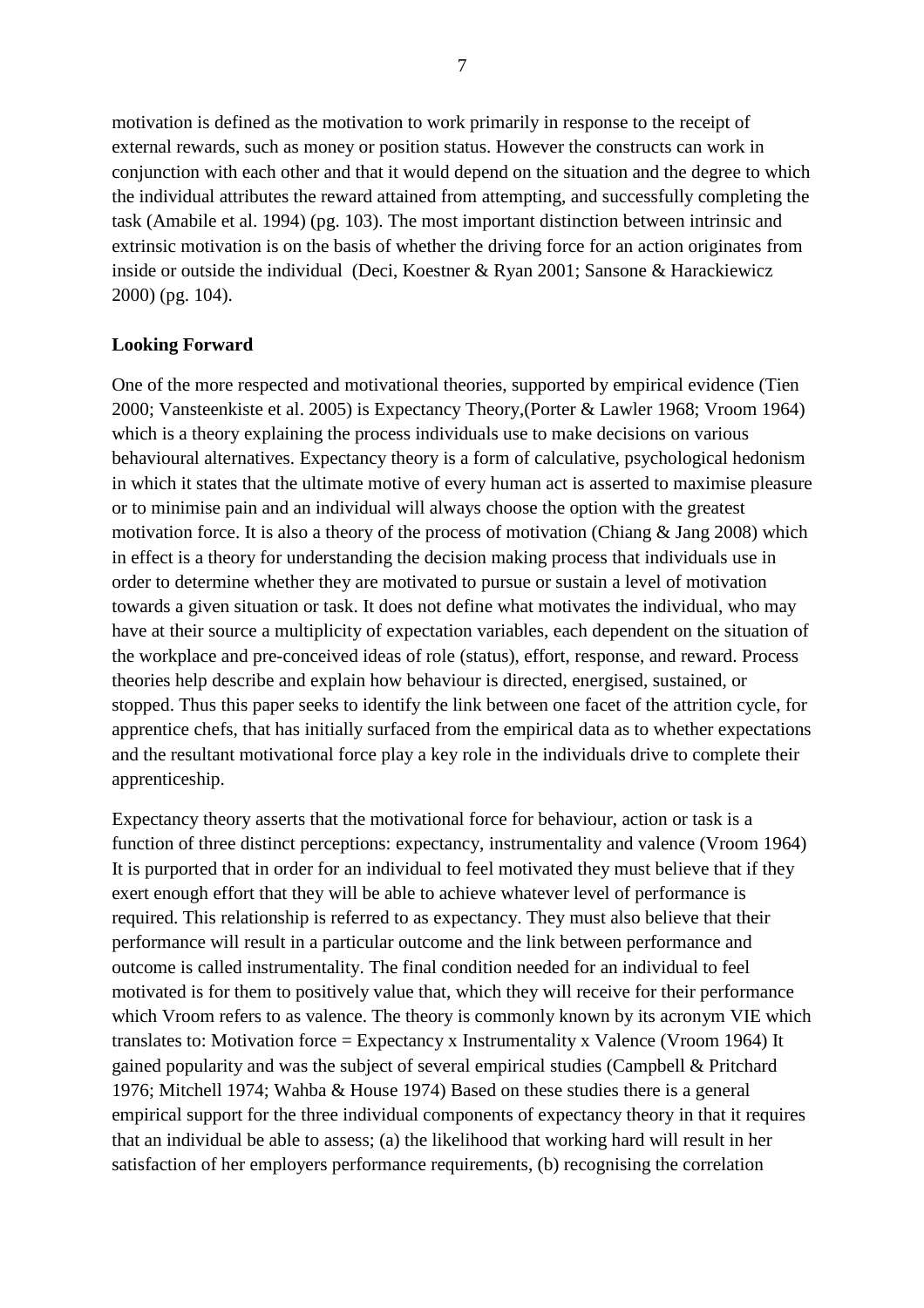between meeting her performance requirements and receiving job related rewards and (c) the value of these rewards.

Porter and Lawler (1968) developed one of the best known refinements of Vroom's VIE expectancy theory, which came about because they believed Vroom left a number of questions unanswered. The most important of which is the origin of valence, instrumentality and expectancy beliefs, and the nature of the relationship between an employees attitudes toward work and job performance. According to (Porter & Lawler 1968) employee effort is jointly determined by two key factors; the value placed on certain outcomes by the individual and the degree to which the person believes his effort will lead to that valued outcome. These two factors interact and determine effort level. But that may or may not result in effective performance, which is defined as the successful accomplishment of a predetermined task expected of the individual, determined as that person's job. It is also the level of ability the person his to do his job and the clarity of understanding the person has as what his job consists of. To conclude Porter and Lawler's refinement to Vroom's theory; a person may be highly motivated but the effort will not necessarily result in what can be considered satisfactory unless he has the ability to perform that task well.

#### **Conclusion**

This research has revealed a history of training apprentices in commercial kitchens, reflected in their VET courses, which has often relied on a process of atomistic learning , eventually achieving 'full membership' of their community. The structure and process is often a generalised, prescriptive model that has been very effective and in the past has had much support. But increased career choices for employment and vocational education for school leavers means that there is a lot of competition for employers to attract and retain bright, motivated individuals to an exciting but demanding industry, such as a commercial kitchen. The research finds that successful apprentices have employers who acknowledge the contribution they make to the workplace early in their career, where 'novice' is a descriptive stage in the knowledge and skill of any worker within the community, to a specific task, rather than just an attribution of the apprentice. The use of expectancy theory emphasises the belief that the rewards the organisation is offering align with the needs of the apprentice, to maximise his or her expected satisfaction. It is also the attractiveness of those rewards, which requires an understanding and knowledge of what value the apprentice puts on the reward that he or she values positively, and emphasises expected behaviours in that the apprentice should know what is expected and how it is to be appraised. The theory is concerned with what is realistic or rational or irrelevant as an individual's own expectations of performance, reward and goal satisfaction outcome will determine his or her level of effort, not the objective outcomes themselves. The key to the theory working is in the understanding of the employer as to the apprentice's expectations and their alignment with the needs of the workplace. Chefs now acknowledge there are major changes in the industry from the time they began their career as well as acknowledging enormous generational changes in young people entering the workforce for the first time (Barron et al. August, 2007; McCrindle 2006, 2008). These changes will require them to look for more innovative solutions for retaining an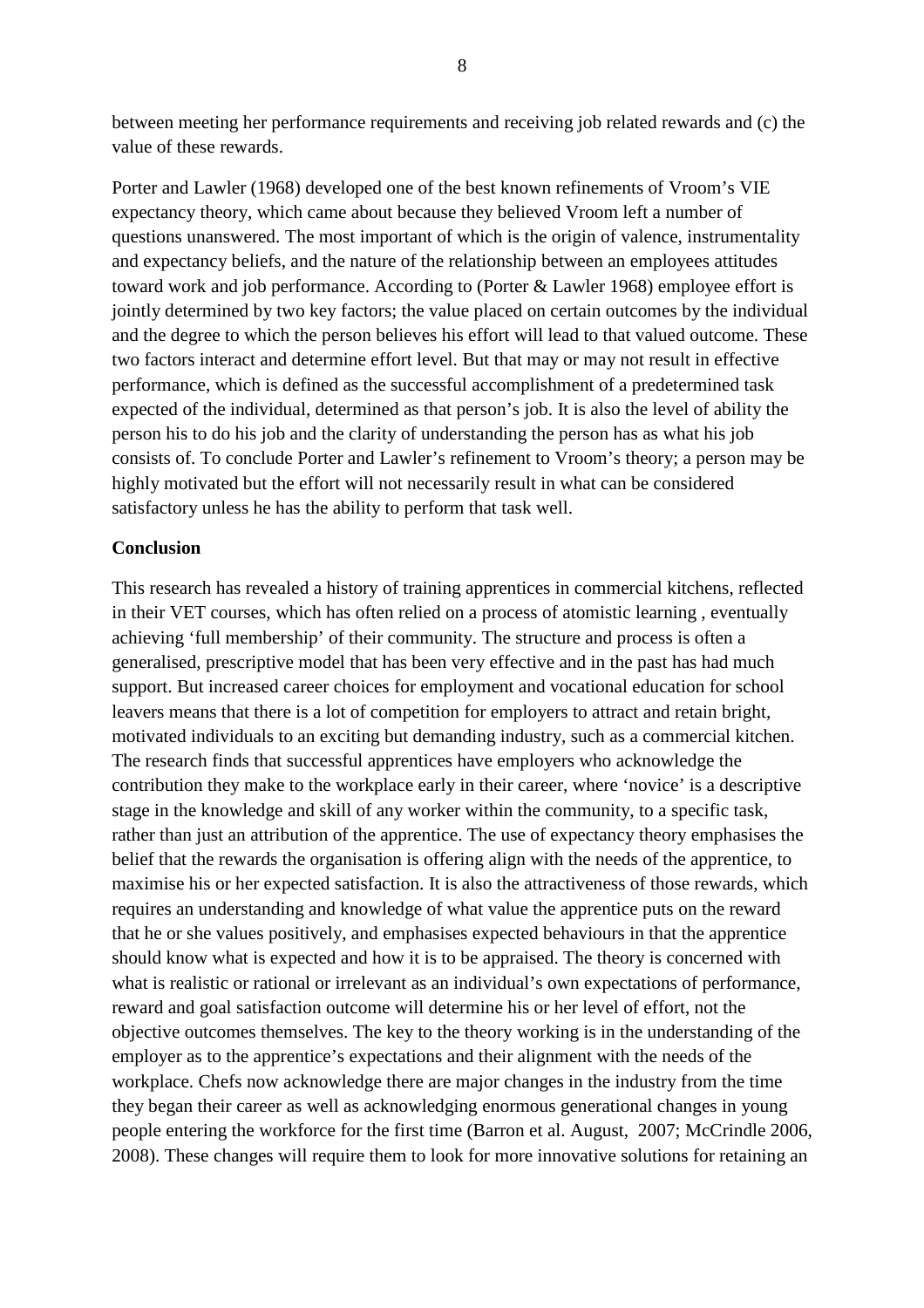apprentice, not only for economic expediency but to support and encourage an acknowledged productive, contributing member of the workplace.

#### **Reference:**

ACTU 2004, *Australia's looming skills shortage*, ACTU, Canberra.

- Amabile, T.M., Hill, K.G., Hennessey, B.A. & Tighe, E.M. 1994, 'The work preference inventory: Assessing intrinsic and extrinsic motivational orientations', *Journal of Personality and Social Psychology*, vol. 66, no. 5, pp. 950-967.
- Ball, K. 2004, *Factors influencing completion of apprenticeships and traineeships*, Centre for Labour Market Research, University of Western Australia
- Ball, K. & John, D. 2003, *Apprentice and trainee completion rates*, NCVER, Adelaide.
- Bandura, A. 1986, *Social learning theory* Prentice Hall, Englewood Cliffs, NJ.
- Barron, P., Maxwell, G., Broadbridge, A. & Ogden, S. August, 2007, 'Careers in Hospitality Management: Generation Y's Experiences and Perceptions', *Journal of Hospitality and Tourism Management*, vol. 14, no. 2, pp. 119-128.
- Billett, S. 1993, 'What's in a Setting? Learning in the workplace', *Australian Journal of Adult and Community Education*, vol. 33, no. 1 April, pp. 4-14.
- Billett, S. 2000, 'Guided learning at work ', *Journal of Workplace learning*, vol. 12, no. 7, pp. 272-285.
- Billett, S. 2002a, 'Toward a Workplace Pedagogy: Guidance, Participation, and Engagement', *Adult Education Quarterly*, vol. 53, no. 1, pp. 27-43.
- Billett, S. 2002b, 'Workplace Learning as Co-Participation', *Annual Meeting of the American Educational Research Association*, New Orleans.
- Billett, S. 2002c, 'Workplace Pedagogic Practices: Co-Participation and Learning', *British Journal of Educational Studies*, vol. 50, no. 4, pp. 457-481.
- Billett, S. 2005, 'Learning about the World of Work: Co-Opting School Students' Paid Work Experiences', *Australian Educational Researcher*, vol. 32, no. 1, pp. 49-66.
- Billett, S. 2006, 'Relational Interdependence Between Social and Individual Agency in Work and Working Life', *MIND, CULTURE, AND ACTIVITY*, vol. 13, no. 1, pp. 53-69.
- Billett, S., Barker, M. & Hernon-Tinning, B. 2004, 'Participatory Practices at Work', *Pedagogy, Culture and Society*, vol. 12, no. 2, pp. 233-257.
- Brown, J.S. & Duguid, P. 1991, 'Organisational learnng and communities of practice: toward a unified view of working, learning and innovation', *Organisation Science*, vol. 2, no. 1, pp. 40-57.
- Campbell, J.P. & Pritchard, R.D. 1976, 'Motivation theory in individual and organisational psychology', in M.D. Dunnette & L.M. Hough (eds), *Handbook of Industrial and Organisational Psychology*, Wiley, New York, pp. 63-130.
- Chiang, C.-F. & Jang, S. 2008, 'An expectancy theory model for hotel employee motivation', *International Journal of Hospitality Management*, vol. 27, pp. 313-322.
- Cornford, I., Matheson, L. 2004, 'Competency Based Training Policy. Doesn't Australia deserve better?', *Fine Print*, vol. 27, no. 3, pp. 33-36.
- Deci, E.L., Koestner, R. & Ryan, R.M. 2001, 'Extrinsic rewards and intrinsic motivation in education: Reconsidered once again', *Review of Educational Research*, vol. 71, pp. 1- 27.
- Dumbrell, T. 2007, 'Pre-apprenticeships in Australia 2006', paper presented to the *AVETRA Conference*, University of Victoria, April.
- Eccles, J. & Wigfield, A. 2002, 'Motivational beliefs, values and goals', *Annual Review of Psychology*, vol. 53, pp. 109-132.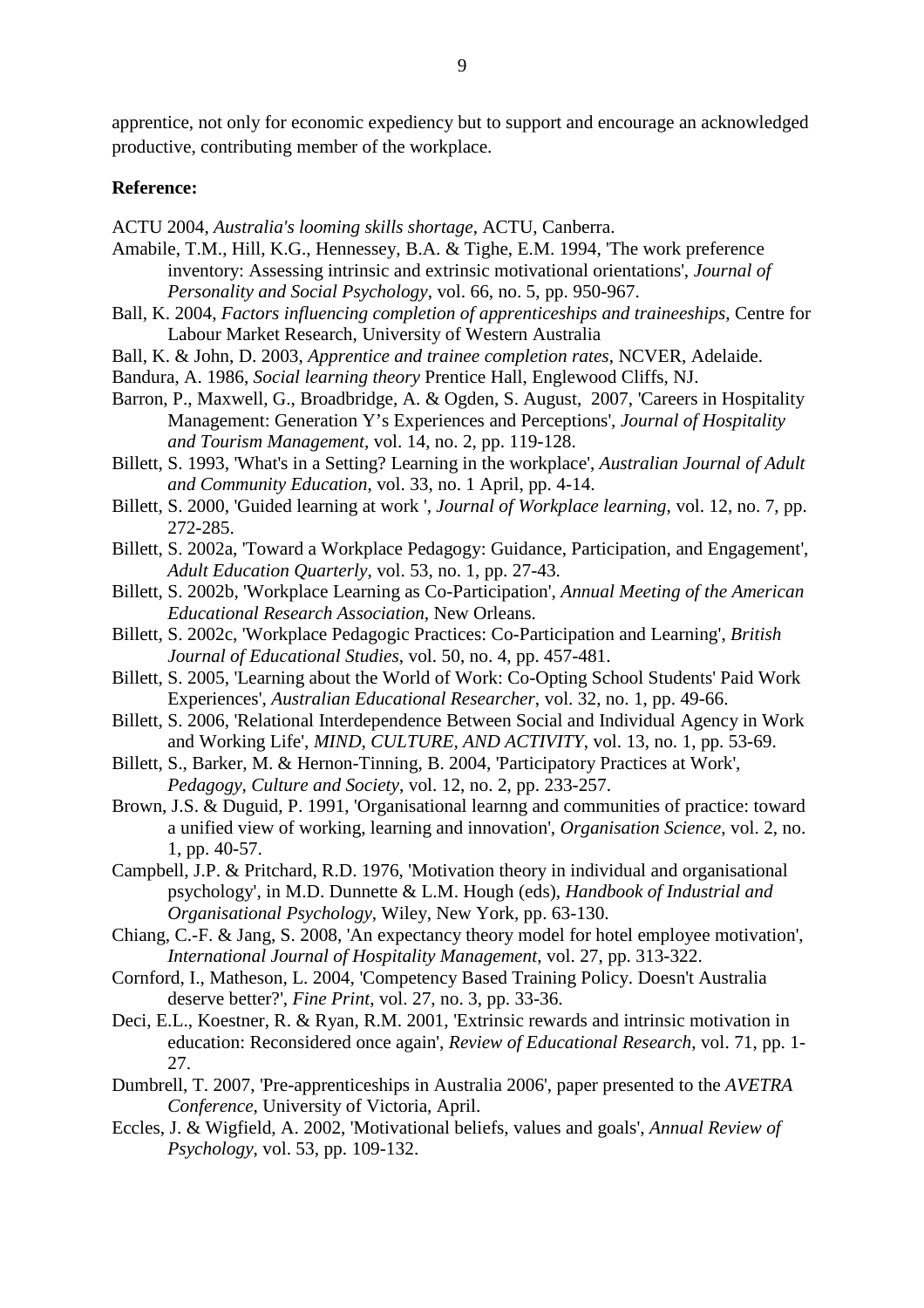- Fox, S. 2000, 'Communities of Practice, Foucault and Actor-Network Theory', *Management Studies*, vol. 37, no. 6, pp. 853-867.
- Fuller, A. & Unwin, L. 2003a, 'Fostering Workplace Learning: looking through the lens of apprenticeship', *European Educational Research Journal* vol. 2, no. 1, pp. 41-55.
- Fuller, A. & Unwin, L. 2003b, 'Learning as Apprentices in the Contemporary UK Workplace: creating and managing expansive and restrictive participation', *Journal of Education and Work*, vol. 16, no. 4.
- Gow, K., Hinschen, C., Anthony, D. & Warren, C. 2008, 'Work expectations and other factors influencing male apprentices' intentions to quit their trade', *Asia Pacific Journal of Human Resources* vol. 46, no. 1, pp. 99-121.
- Hager, P. 2004, 'Conceptions of Learning and Understanding Learning at Work', *Studies in Continuing Education*, vol. 26, no. 1, pp. 3-17.
- Harris, R., Simons, M., Bridge, K., Bone, J., Symons, H., Clayton, B., Pope, B., Cummins, G. & Blom, K. 2001, 'Factors that contribute to retention and completion rates for apprentices and trainees', in N. Smart (ed.), *Australian Apprenticeships: Research Readings*, NCVER, Leabrook.
- James, S. & Hayward, G. 2004, *Becoming a chef: the politics and culture of learning*, Report Number 1861345755, Policy Press, Bristol UK.
- Kolb, D.A. 1984, *Experiential Learning, Experience as the source of learning and decelopment*, Prentice Hall.
- Lave, J. & Wenger, E. 1991, 'Situated learning: legitimate peripheral participation', in R. Pea, Brown, J.S. (ed.), *Series on learning in doing: social, cognitive and computational perspectives*, Cambridge University Press., Cambridge.
- McCrindle, M. 2006, *New Generations at Work: Attracting, Recruiting, Retraining & Training Generation Y*, McCrindle Research.
- McCrindle, M. 2008, *Bridging the Gap:An employers guide to managing and retaining the new generation of apprentices and trainees*, McCrindle Research.
- McDermott, R. 2008, 'Wasted Skills: The hospitality industry and its young chefs', Adelaide.
- McDermott, R. 2009a, 'Lost opportunities and wasted skills: Learning experiences of apprentices and their attrition', paper presented to the *AVETRA*, Launceston.
- McDermott, R. 2009b, *Lost opportunities and wasted skills: Learning experiences of apprentices and their attrition, Stage One Report: Industry and VET*, University of Technology, Sydney, Sydney.
- McDermott, R. & Carter, R. 2010, *A Recipe for change: Managing the learning of trainee/apprentice chefs at work*, NCVER, Adelaide.
- Mitchell, T.R. 1974, 'Expectancy models of job satisfaction, occupational preference, and effort: A theoretical, methodological and empiricl appraisal', *Psychological Bulletin*, vol. 81, pp. 1053-1077.
- NCVER 2000, 'Australian apprenticeships: Facts, fiction and future', *National Centre for Vocational Education Research*, vol. 1
- NCVER 2001, *A Recipe for change: The future of commercial cookery in Australia*, Adelaide.
- Porter, L. & Lawler, E.E. 1968, *Managerial attitudes and Performance*, Dorsey Press, Homewood Ill.
- Richardson, S. 2007, *What is a skill shortage?*, NCVER, Adelaide.
- Sansone, C. & Harackiewicz, J.M. 2000, *Intrinsic and Extrinsic Motivation: The search for optimal motivation and performance*, Academic, New York.
- Senge, P.M. 1990a, *The Fifth Discipline: The art and practice of the learning organisation*, Century Business, London.